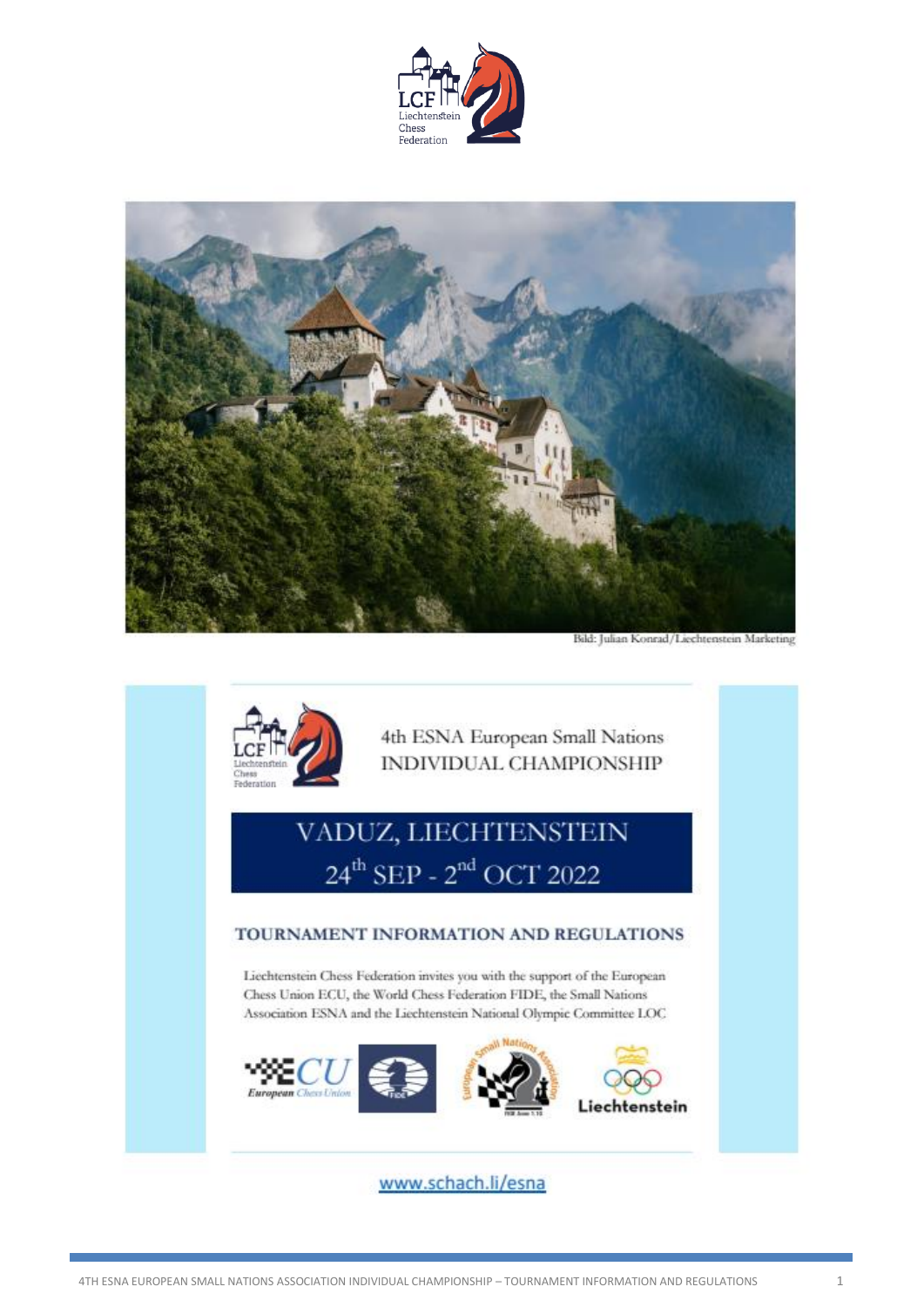

#### **1. Venue**

r

The 4th European Small Nations Individual Championship will be held from Saturday 24<sup>th</sup> September (arrival) to Sunday 2<sup>nd</sup> October 2022 (departure) in the Principality of Liechtenstein.

| Day        | Date                        | Time   | Event                    |
|------------|-----------------------------|--------|--------------------------|
| <b>SAT</b> | 24 <sup>th</sup> SEP 2022   | indiv. | <b>Arrival</b>           |
|            |                             | 19:00  | <b>Opening Ceremonie</b> |
|            |                             | 21:00  | <b>Technical Meeting</b> |
| <b>SUN</b> | 25 <sup>th</sup> SEP 2022   | 15:00  | Round 1                  |
| <b>MON</b> | 26 <sup>th</sup> SEP 2022   | 10:00  | Round 2                  |
|            |                             | 17:00  | Round 3                  |
| <b>TUE</b> | 27 <sup>th</sup> SEP 2022   | 09:00  | Guided Tour *            |
|            |                             | 15:00  | Round 4                  |
| <b>WED</b> | 28 <sup>th</sup> SEP 2022   | 10:00  | Round 5                  |
|            |                             | 17:00  | Round 6                  |
| <b>THU</b> | 29 <sup>th</sup> SEP 2022   | 09:00  | Guided Tour *            |
|            |                             | 15:00  | Round 7                  |
| <b>FRI</b> | 30 <sup>th</sup> SEP 2022   | 15:00  | Round 8                  |
| <b>SAT</b> | $1st$ OCT 2022              | 14:00  | Round 9                  |
|            |                             | 20:00  | <b>Closing Ceremonie</b> |
| <b>SUN</b> | $2^{nd}$<br><b>OCT 2022</b> | indiv. | Departure                |

# **2. Playing Schedule and Activities**

# The Program will be announced in the prior days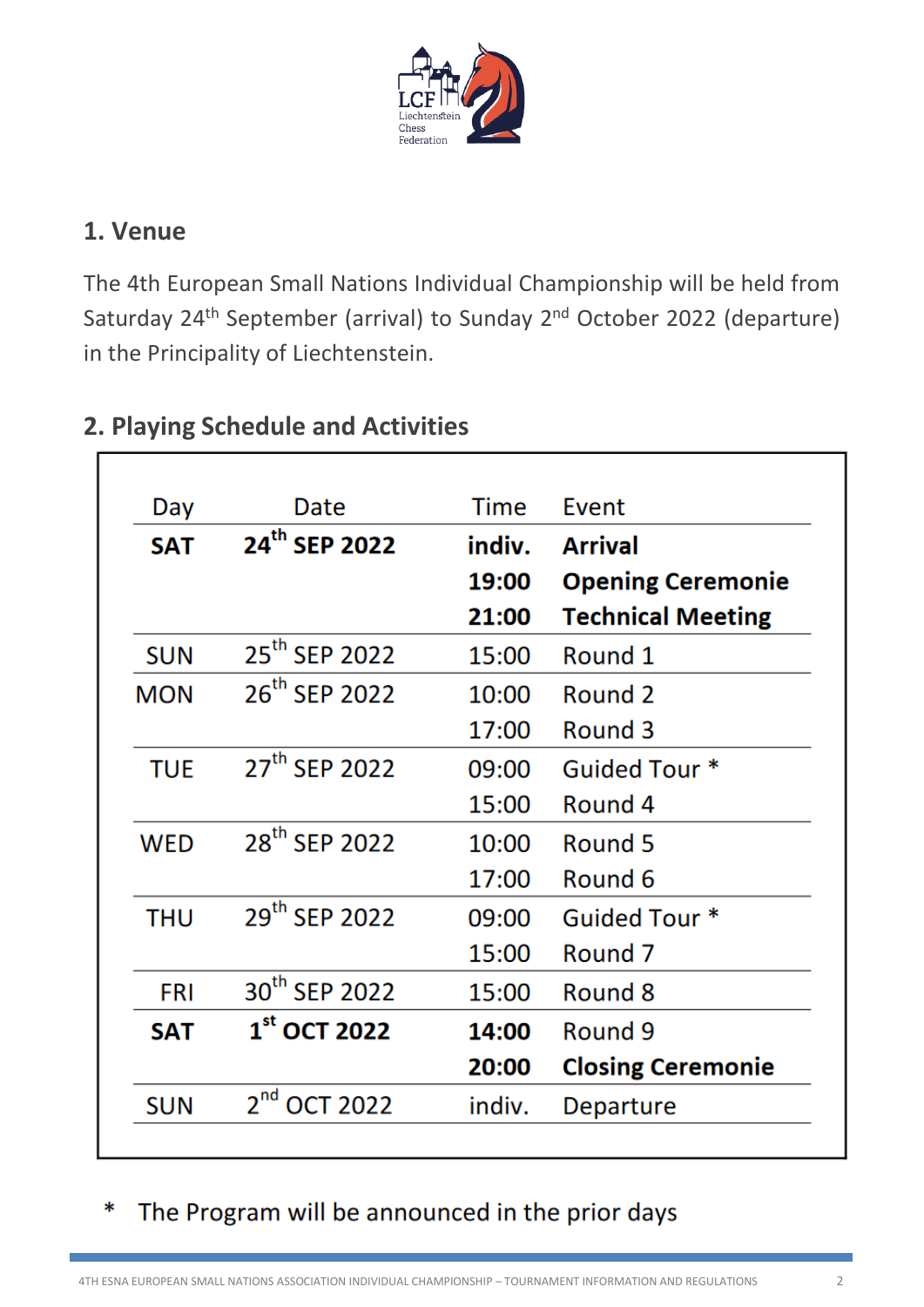

#### **3. Participants**

Federations participating in the event are as follows (alphabetical order):

ANDORRA **CYPRUS** FAROE ISLANDS **GUERNSEY JERSEY LIECHTENSTEIN** LUXEMBOURG **MAITA** MONACO SAN MARINO

# **4. Players Registration**

The federations should complete the registration form for their player and accompanying persons through the [www.schach.li/esna.](http://www.schach.li/esna) Deadline: please refer to the Deadlines summary.

# **5. Travel**

The travel expenses to Liechtenstein have to be covered by the respective Federations or players.

As Liechtenstein has no airport, the best routes are the following:

#### **Zurich Airport, Switzerland:**

Train to train station Sargans (1:15 h) <https://www.sbb.ch/de/fahrplan.html> **Innsbruck Airport, Austria:** 

Train to train station Feldkirch (2:00 h) <https://www.oebb.at/de/fahrplan>

The Liechtenstein Chess Federation LCF will organize free shuttles from the train stations Sargans or Feldkirch.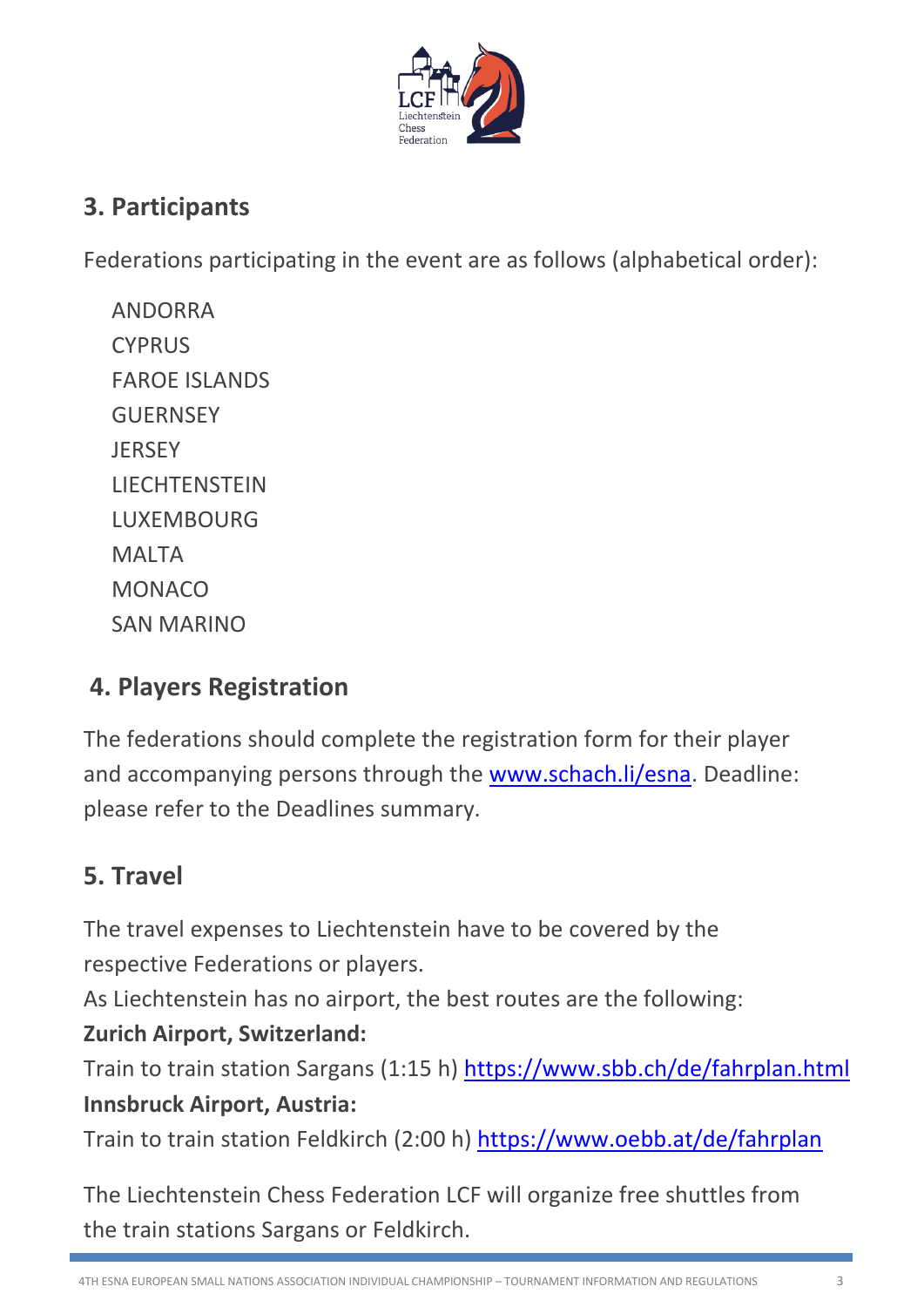

#### **6. Board & Lodging**

1 player by each federation will be provided with full board and lodging from dinner of Saturday 24<sup>th</sup> September 2022 (welcome buffet) to the breakfast of Sunday 2<sup>nd</sup> October 2022.

The accommodation will be provided in single rooms with breakfast in the 3 stars Hotel Vaduzerhof, Städtle 3, 9490 Vaduz, phone: +423 237 46 46 Webpage:<https://www.vaduzerhof.net/>

Lunch and dinner will be taken at a nearby restaurant.

Accompanying persons will have to pay for all their expenses to the organizing committee. Special prices per day for additional accompanying person are as follows:

| <b>Room solution</b>        | <b>Price Per Person Per Day</b> |
|-----------------------------|---------------------------------|
| Single room with Breakfast  | <b>140 CHF</b>                  |
| Single room with Full board | <b>180 CHF</b>                  |
| Double room with Breakfast  | <b>90 CHF</b>                   |
| Double room with Full Board | <b>130 CHF</b>                  |

Please provide us with your Passport number, so LCF can do the check in for you!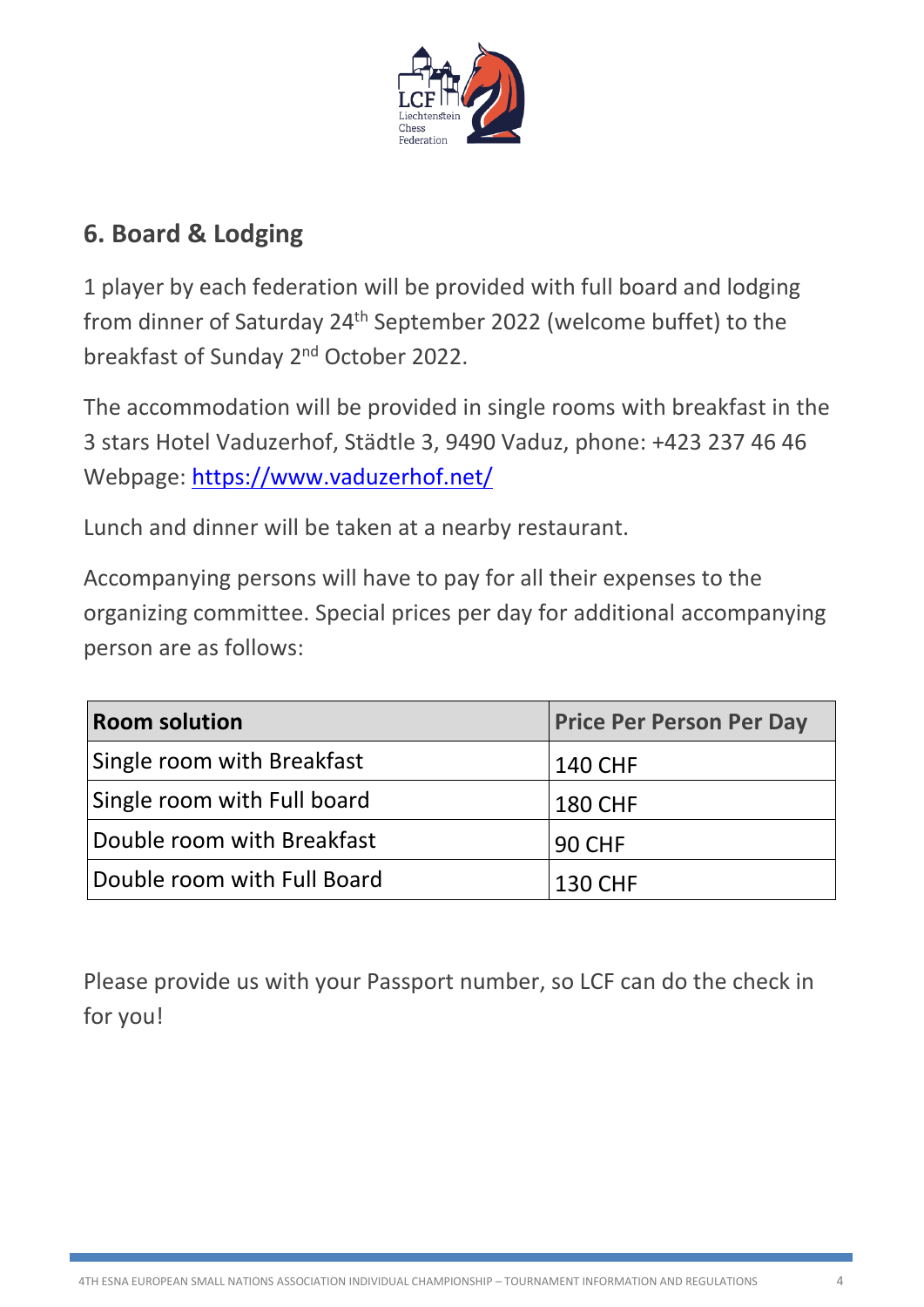

# **TOURNAMENT REGULATIONS**

# **1) Playing Hall**

The Playing Hall will be the [Vadozner Huus](https://www.vadoznerhuus.li/) in the center of Vaduz with all the required commodities.

#### **2) Round Robin Tournament**

The championship will be played using the 9-round round-robin system. Starting numbers will be drawn at the Opening Ceremony.

# **3) Time Control**

The time control will be 90 minutes for 40 moves plus 30 minutes for the rest of the game, plus 30 seconds increment for every move played starting from the first move. Tolerance of fifteen (15) minutes will be applied for each round to arrive at the board at the start of the round.

# **4) Ranking and Tie-Break Systems**

The ranking is decided by match points. Tie-Break systems will accomplish the FIDE Competition Rules [Handbook 12.1.2 G.(b)]:

- a. Game points
- b. Direct encounter
- c. Sonneborn-Berger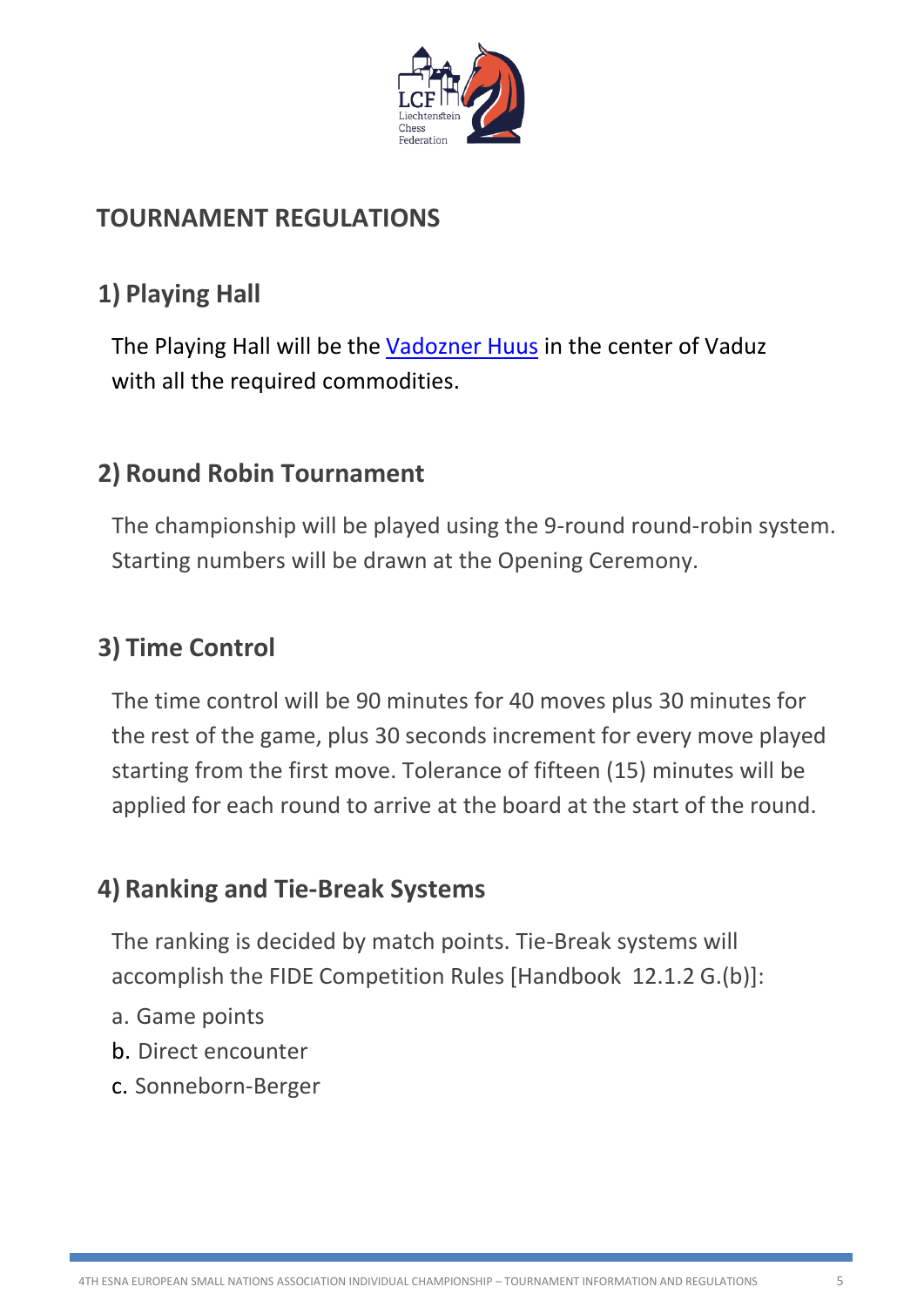

# **5) Procedure of appeals**

Protests against decisions of the Chief Arbiter or any of his assistants must be submitted in written form to the Chairman of the Appeals committee within one hour after completion of the playing session.

The protest must be accompanied with the sum of 100 EUR, as a deposit from the signatory. If the protest is accepted and the decision changed, then the deposit will be returned back to the claimant. Otherwise, money will be transferred to the Organizing Committee.

The Appeals Committee will be selected prior to the first round during the Technical meeting and will be made up of three persons selected by the majority of the players and two members of the organization.

# **6) Additional Rules**

- **1.** Analyzing is not allowed in the playing hall.
- **2.** During the game the players are not allowed to go to the analyzing room or Hotel room.
- **3.** Players are not allowed to bring any mobile phone into the playing hall, even if switched-off in a pocket. If a mobile phone rings the player will be punished according to the Laws of Chess by loss of the game.
- **4.** Photos with camera (not mobile phone) may be taken during the games. Flash is admitted only in the first 15 minutes of the games.
- **5.** We assume that all the players are aware of the Tournament Regulations and are obliged to obey them.